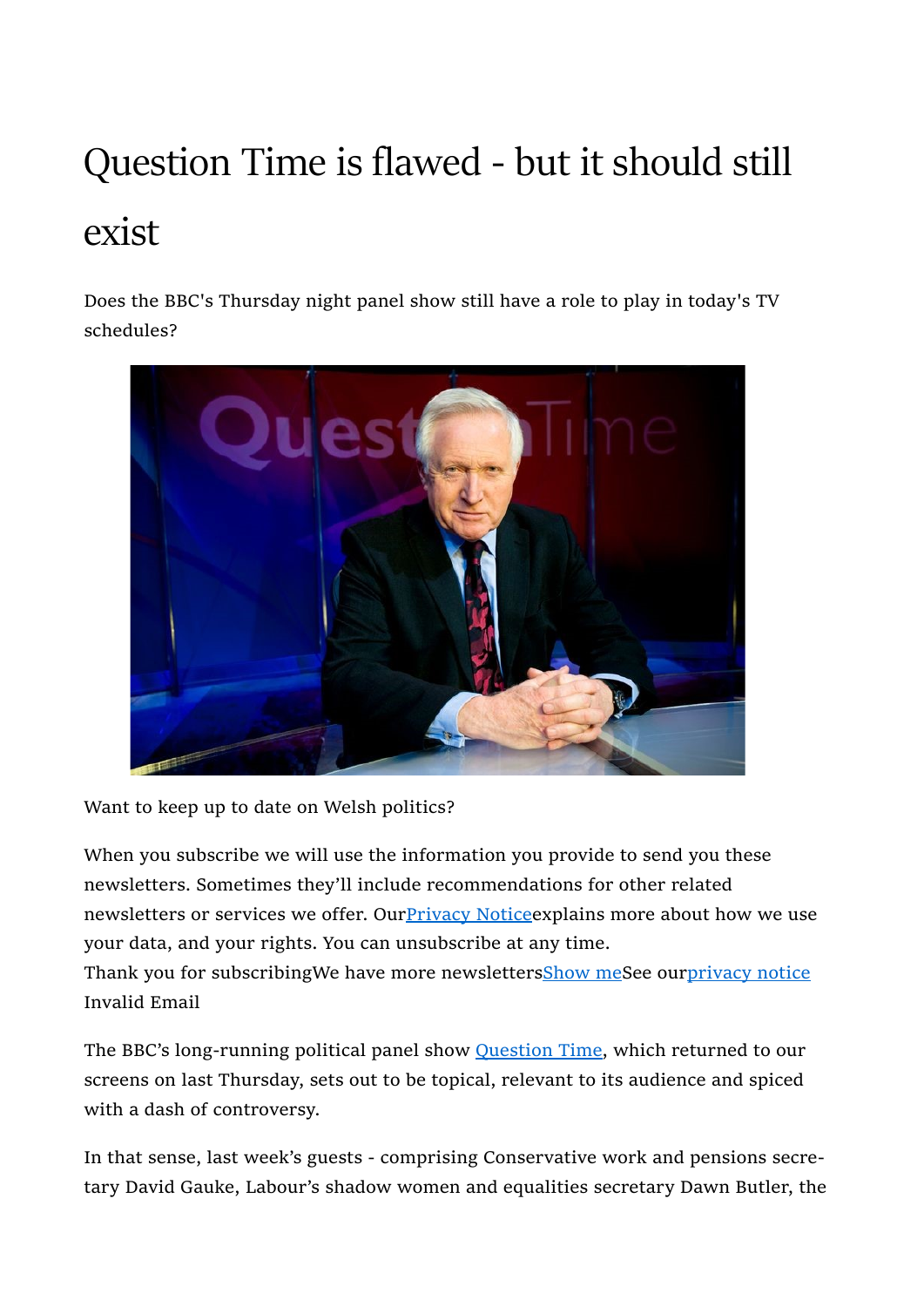SNP's deputy leader in the House of Commons Kirsty Blackman, novelist Will Self and broadcaster Julia Hartley-Brewer - seemed rather lacking.

Not a George Galloway, David Starkey or Russell Brand in sight.

#### The Starkey factor

And this may be a good thing because controversy has been something of a modus operandi for QT in recent years.

It is Starkey, actually, whose appearances have garnered the most publicity.

When he and Galloway appeared together in February 2014, it was the historian who hit the headlines when he volunteered the view that violence, not consent, should be the measure of rape.

In 2012, Starkey brusquely told an audience member that if he couldn't recognise propaganda from fact he "shouldn't be at a programme like this".

And, in the wake of the Charlie Hebdo massacre, he accused Islam of being "backward" and referred to Mehdi Hassan, political director of the Huffington Post, as "Ahmed".

#### Like a TV version of PMQs?

In fact, there was a point early on in this edition when Starkey's boorish approach to debate threatened to reduce the proceedings to farce.

Each guest appeared to shout over each other while the increasingly visibly tired David Dimbleby struggled to maintain control.

It occurred to me then that all this resembled nothing more than a diluted imitation of Prime Minister's Question Time which is, as a matter of tradition, a weekly reminder of how base and degraded British democracy can be.

Speaker John Bercow's estimation of PMQs as a "litany of attacks, sound bites and planted questions" seemed a pathetically apposite description of what I was watching.

## "An unseemly gold-rush for applause"?...

There have been many who have called for an end to the programme which was first broadcast in 1979 and originally chaired by Robin Day.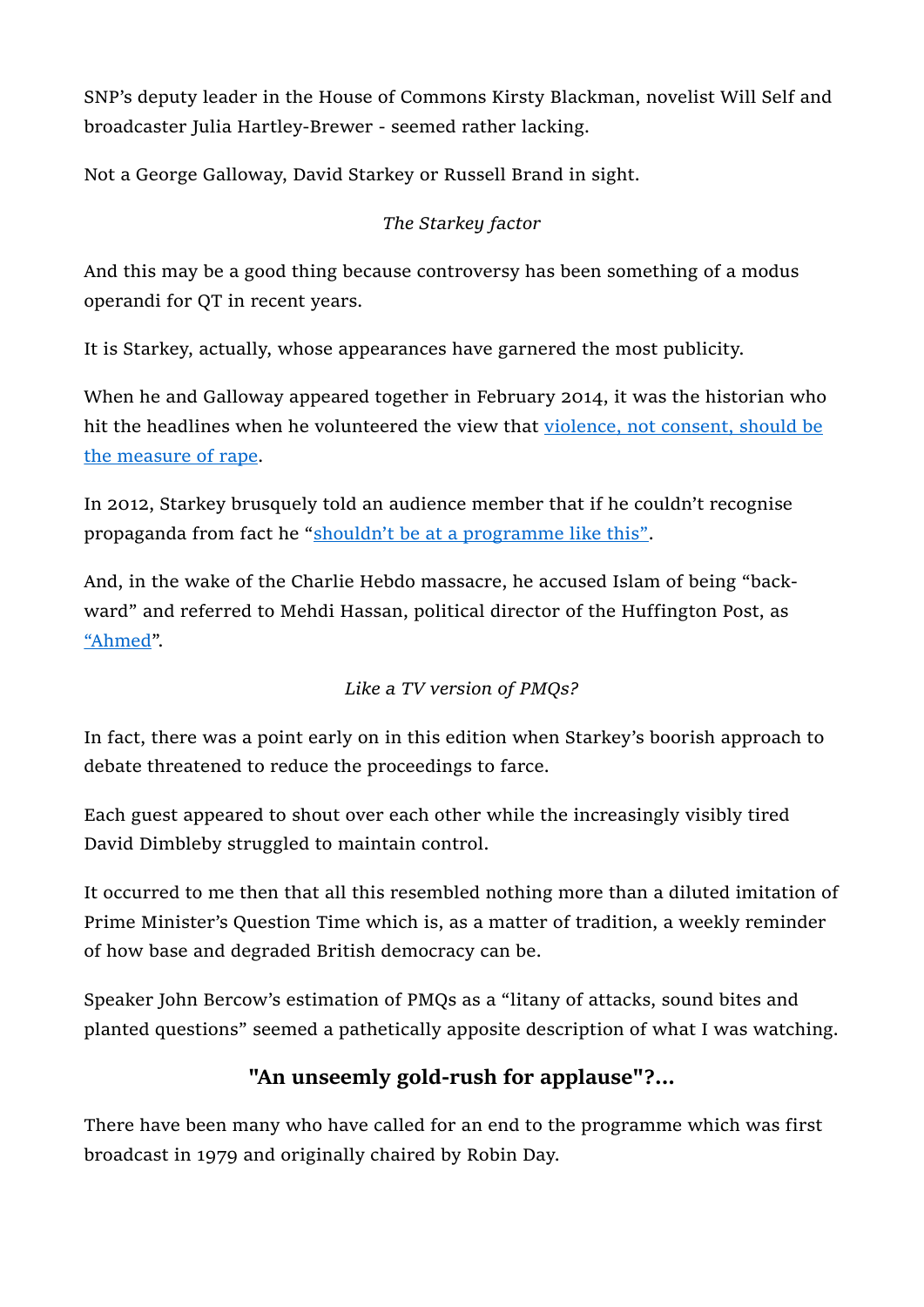Lloyd Evans, in the Spectator in 2013 wrote that it was no longer the honest debating chamber that it once was, but rather an "unseemly gold-rush for applause" where "the panellists were a set of needy egos" and the audience "composed of wonks and party activists posing as disinterested voters".

Science writer Martin Robbins put it beautifully in an article in The Guardian which was helpfully accompanied by a graph illustrating that stars from The Apprentice and Dragons' Den have made more appearances on Question Time than "all the scientists in the world put together".

Robbins wrote that Question Time was a failure when it came to providing informed debate.

The bulk of panelists are drawn from the same upper-middle-class, upper-middle-aged pot of journalists, lawyers and politicians, and are often profoundly ignorant on topics outside of that narrow culture.

Science, sex, the internet... attempts to tackle anything outside their world result in bewildering exchanges that confuse more often than they inform.

...Or politics on show for the people?

But Question Time has currency because it is the most watched political programme on British television and, as Phil Burton Cartledge points out, an appearance on the show by a politician or a commentator is a signal that they should be taken seriously.

But how long will that continue to be the case?

The problem is that the programme should be about debate and information but it descends all too often into travesty.

This is due largely to the ambition of a few notorious guests who are routinely asked to appear

Being controversial, difficult or rude seems to guarantee a return ticket.

This, obviously, means serious discussion is not necessarily the main objective.

The Galloway, Starkey, Farage and Brand pull

It should be acknowledged that for all the criticism, it appears that the audience much prefers the verbal jousting a "Starkey versus Galloway" bout is guaranteed to provide.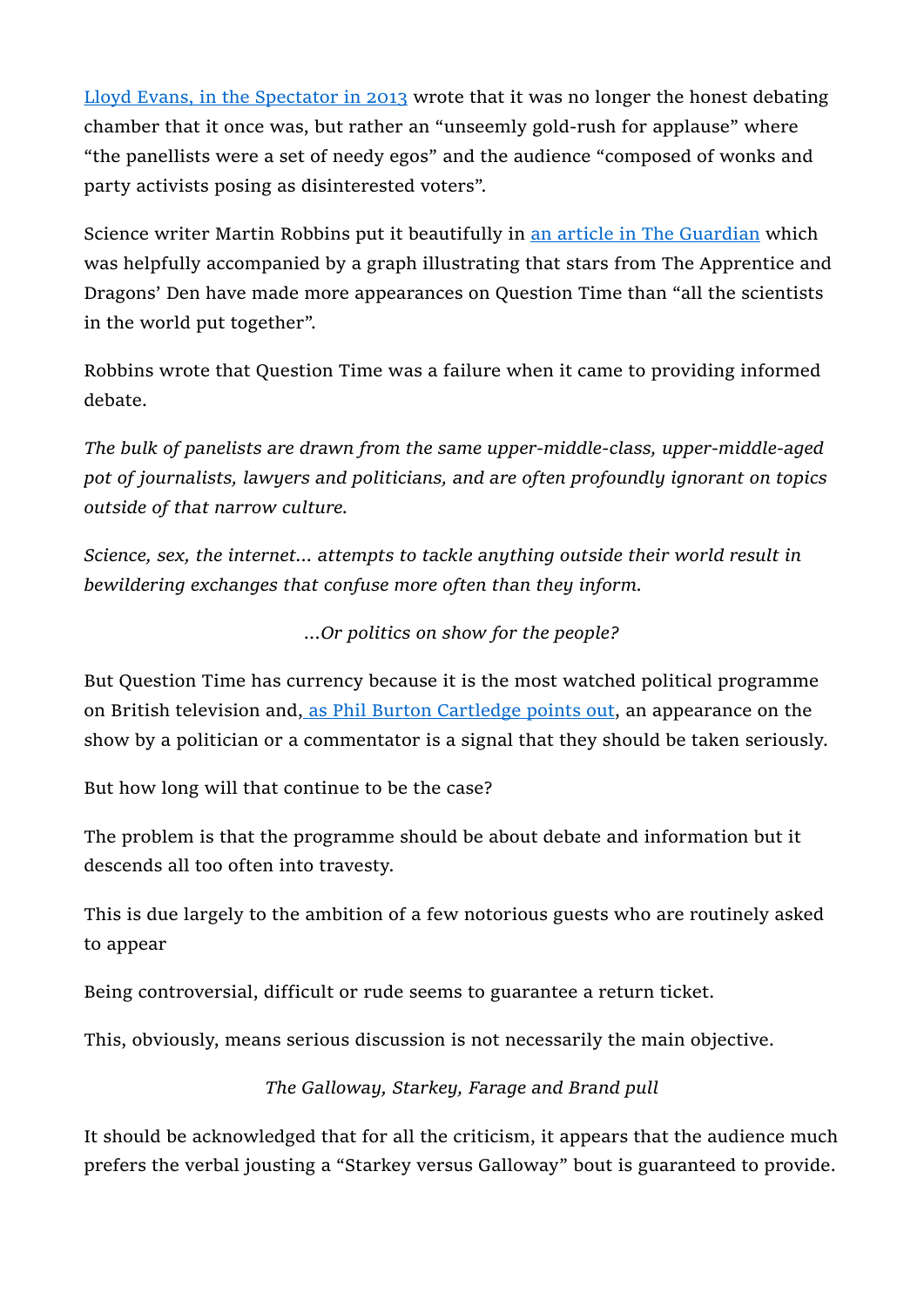The much-trumpeted appearance of Nigel Farage and Russell Brand on the same show in December 2014 led to a huge increase in viewing figures.

That show reportedly had an extra million viewers more than the previous week.

It rated as that particular Thursday's second-highest watched show with 3.4 million people sitting down to watch.

The continued appearances of Farage (31 over the last decade) is something which has irritated commentators, with Nesrine Malik arguing that the election of Trump has added renewed value to his persona.

What Malik is hoping for is honesty from the producers.

She writes: "I am hoping that, one day, someone will give up the pretence, simply sigh and admit: 'He's just really good value'."

What is certainly true (to an extent) is that both Brand and Farage have altered the political landscape and that their populist approach is proving to be immensely attractive.

### This is Question Time 2017 NOT 1979

That is why they appear on the programme.

The question is whether this is to be celebrated in an age where the newspaper-reading, web-surfing public are more inclined to be more interested in who is sleeping with whom?

A study by academics at the University of Bristol's Intelligent Systems Laboratory analysed the choices made by readers of online news and found, according to lead researcher Professor Nello Cristianini:

Significant inverse correlations between the appeal to users and the amount of attention devoted to public affairs. People are put off by public affairs and attracted by entertainment, crime, and other non-public affairs topics.

Maybe Question Time, despite its more than occasional forays into farce and drama, still has validity as a medium which draws in viewers who would normally eschew political programming?

Whatever your view, Question Time in 2017 is far removed from its staid three-party roots of 1979.